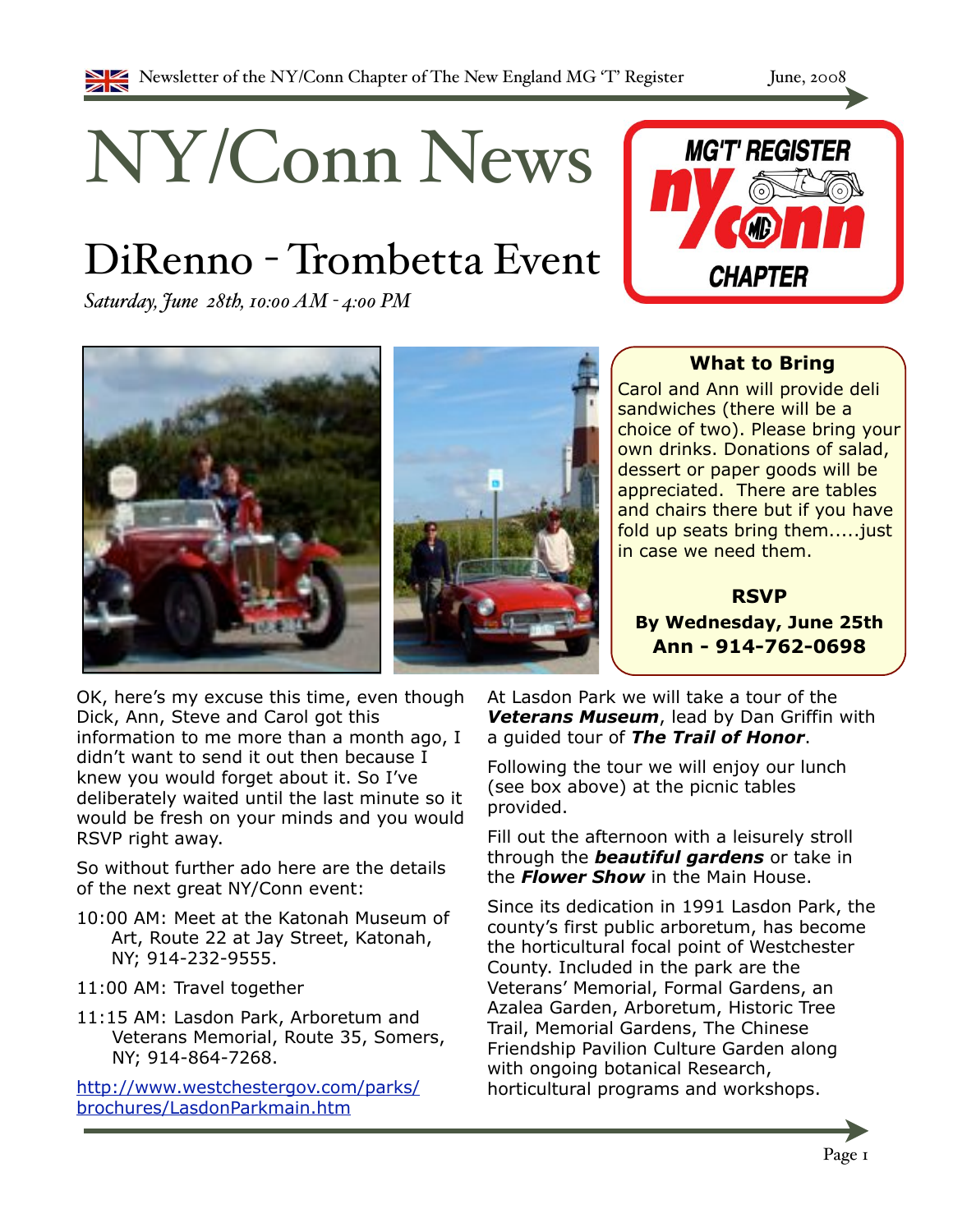KATONAH MUSEUM OF ART

Route 22 at Jay Street, Katonak, NY; 914-232-9555

**May 17, 2008**

### The New Hork Times

nytimes.com

#### **ART REVIEW**

#### **Unwrapping the Secrets of Ordinary Objects**

#### **By [Ken Johnson](http://query.nytimes.com/search/query?ppds=bylL&v1=KEN%20JOHNSON&fdq=19960101&td=sysdate&sort=newest&ac=KEN%20JOHNSON&inline=nyt-per)**

KATONAH, N.Y. — Almost every day since 1972, the German artist Peter Dreher has painted a small picture of the same simple water glass on a white table in a white room. Two of those exemplary exercises in close observation are included in "Here's the Thing: The Single Object Still Life," a visually and philosophically engaging exhibition at the [Katonah Museum of Art.](http://topics.nytimes.com/top/reference/timestopics/organizations/k/katonah_museum_of_art/index.html?inline=nyt-org)

Organized by Robert Cottingham, the artist known for Photorealist paintings of neon signs, the exhibition presents about 65 paintings, sculptures and drawings by nearly as many artists, each piece representing a single object. It includes lots of good-to-excellent work by well-known artists like [Wayne Thiebaud](http://topics.nytimes.com/top/reference/timestopics/people/t/wayne_thiebaud/index.html?inline=nyt-per) and Claes Oldenburg, as well as interesting pieces by less familiar names. Realism predominates, but Pop, Surrealism, Conceptualism and other styles are represented too.

The show is crowded and too accepting of technically proficient but unimaginative work. Its weakness, however, is also its strength. In representing so many different approaches, it invites viewers to ponder how various and complex are the ways we see, relate to and think about objects and reality in general.

Consider Mr. Dreher's water glass. The glass itself has a reality independent of how anyone sees it. In theory, every truly realistic painting of it should look the same. But because everything besides the glass changes from day to day — light, air, the



#### PHOTOGRAPH FROM THE KATONAH MUSEUM OF ART Konrad Klapheck's "Reife Maturity)" (1986), one of about 65 works in a show at the Katonah Museum featuring single objects.

artist's eyes, angle of view and state of mind every painting is different. The naked, changeless reality of the glass forever eludes human apprehension.

Some artists try to reduce the distance between perception and reality by creating objects that look so much like what they represent that you almost can't tell the difference. A worn leather doctor's bag made of glazed clay by Marilyn Levine and a scuffed cardboard box made of paint and canvas by Daniel Douke can each be mistaken for a real thing — if you don't touch them or read wall labels telling what they are made of.

Many artists focus on the perennially fascinating tension in realism between the illusion of a thing and the sensuous stuff in which that illusion is embodied. See, for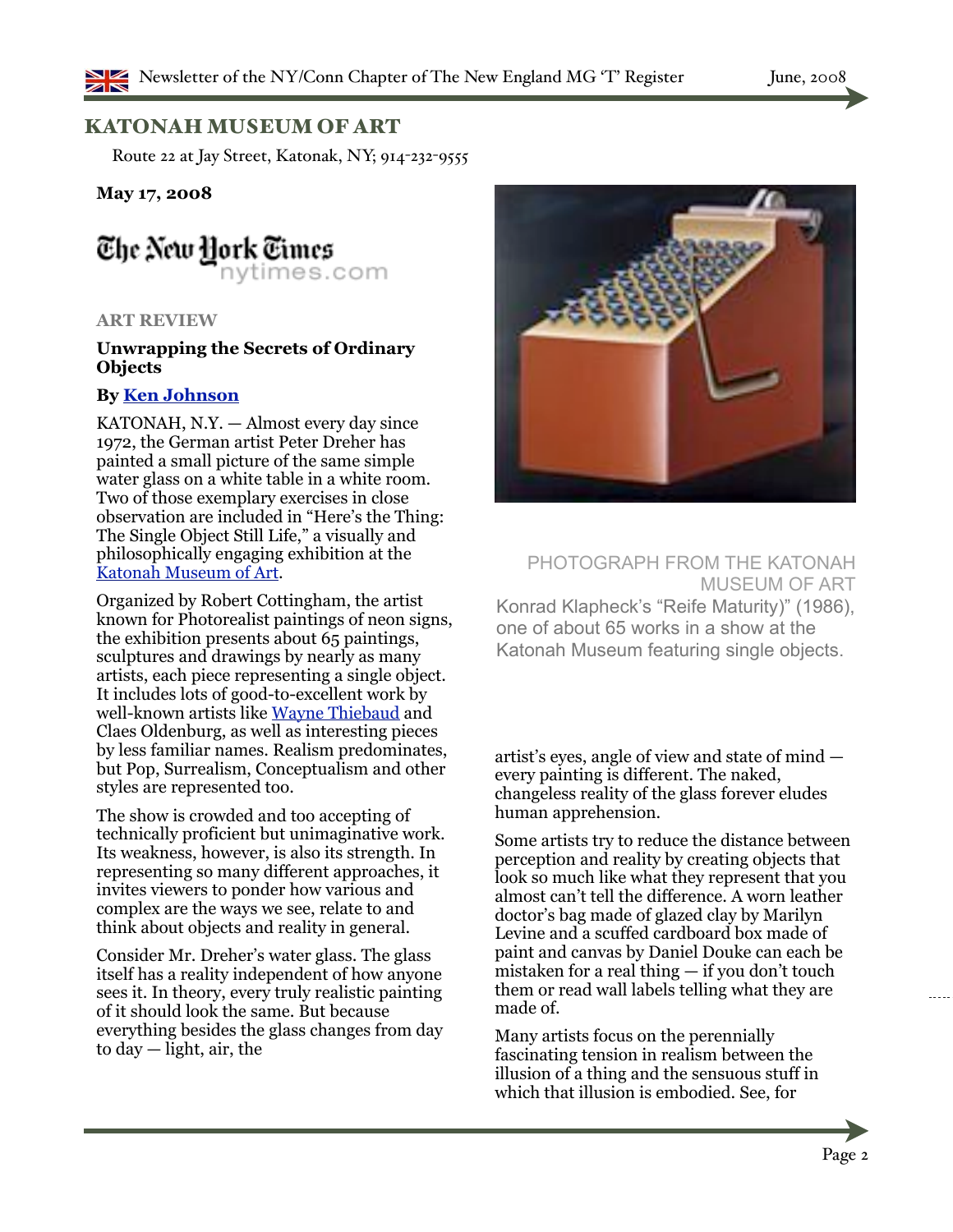example, a pair of scissors accurately rendered in generously brushed-on paint by Richard [Diebenkorn](http://topics.nytimes.com/top/reference/timestopics/people/d/richard_diebenkorn/index.html?inline=nyt-per) or a block of six orange sponges made of painted balsa wood by George Stoll.

Catherine Murphy's painting of a studio palette laden with crusty gobs of paint, Sylvia Plimack Mangold's rendering of a wooden floor and Janet Fish's picture of apples wrapped in reflective plastic also play productively in the gap between abstraction and illusionism. So does one of the show's most striking works: a much enlarged picture of the slit pocket of a herringbone suit painted in shades of gray over a sand-textured surface by Domenico Gnoli, an Italian painter who died in 1969.

As other pieces in the show demonstrate, we experience things not only perceptually but emotionally and intellectually too. Vija Celmins's painting of a gray electric heater giving off an orange glow in an indefinite gray space is as poetic as it is realistic, a touching symbol of spiritual life persisting in a cold, depressive world. Similarly, [Philip Guston'](http://topics.nytimes.com/top/reference/timestopics/people/g/philip_guston/index.html?inline=nyt-per)s cartoonish painting of a beat-up, steaming tea kettle might be a portrait of the artist battered by experience but still creatively simmering.

A surrealistically simplified and monumentalized adding machine painted by Konrad Klapheck exudes a dreamy, vaguely erotic aura. Tom Friedman's optically vibrating sculpture of a giant, intricately expanded Excedrin box made by gluing together thousands of quarter-inch squares cut from actual Excedrin boxes is like a

hallucination brought on by a migraine headache.

In different parts of the exhibition there are witty conversations going on between works. A droll red brick imprinted with the name Arneson by the ceramicist Robert Arneson is displayed next to a portentous, Rembrantesque painting of a single brick by Odd Nerdrum. Representations of mirrors by Richard Artschwager, Patrick Caulfield and [Roy Lichtenstein](http://topics.nytimes.com/top/reference/timestopics/people/l/roy_lichtenstein/index.html?inline=nyt-per) reflect on the looking glass as both an object and a window onto virtual reality.

A distorted telephone sculptured by Robert Lazzarini so that it looks like an anamorphic image speaks with Anton Van Dalen's comic pencil drawing of a geometric telephone whose elements are all square or rectangular. Altered found objects echo each other across a corner of the gallery: an art book wrapped in plastic by [Christo,](http://topics.nytimes.com/top/reference/timestopics/people/c/christo/index.html?inline=nyt-per) and a violin cut up into seven pieces by Arman.

The exhibition's oldest piece is an image of a worn \$20 bill painted with eye-fooling verisimilitude in 1890 by the American artist John Haberle. It hangs next to a simulated stamped and addressed airmail envelope by the modern cartoonist Saul Steinberg. Together these works slyly reiterate the theme of the whole show: things are not always what they seem.

*"Here's the Thing: The Single Object Still Life" runs through June 29 at the Katonah Museum of Art, 134 Jay Street, Route 22, Katonah, N.Y.; (914) 232-9555, katonahmuseum.org.*

#### Stout's July Event Cancelled

We hate to do this, but there is just no way we can adequately plan for our July 26th event. Ron will be out of the country through July 4th. Immediately thereafter, we're helping one of our daughter's family move, followed immediately by a long-scheduled family vacation.

We're sorry, but events conspired to make this an impossibility this year. Ron and Marianna Stout